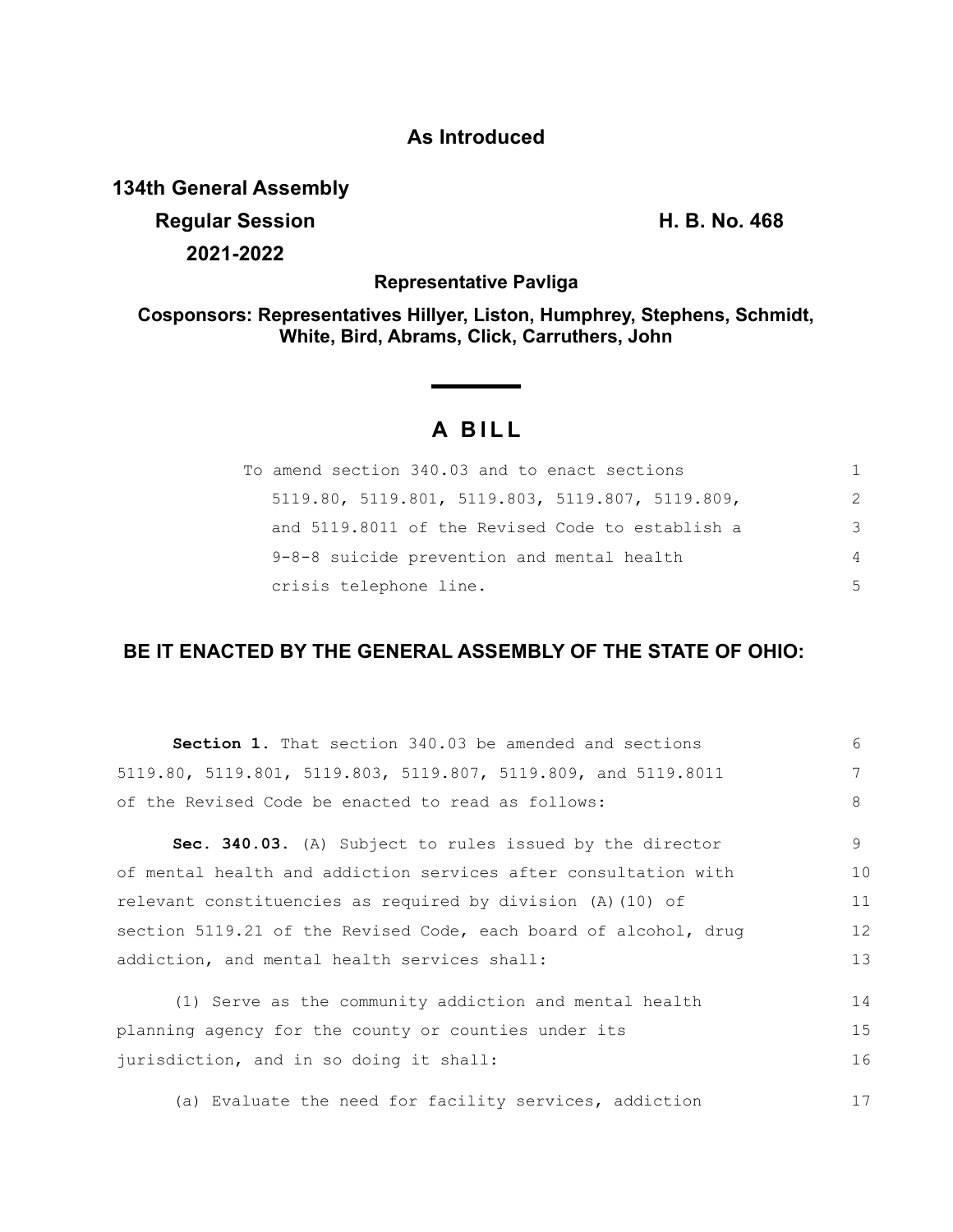(b) In cooperation with other local and regional planning and funding bodies and with relevant ethnic organizations, evaluate strengths and challenges and set priorities for addiction services, mental health services, and recovery supports. A board shall include treatment and prevention services when setting priorities for addiction services and mental health services. When a board sets priorities for addiction services, the board shall consult with the county commissioners of the counties in the board's service district regarding the services described in section 340.15 of the Revised Code and shall give priority to those services, except that those services shall not have a priority over services provided to pregnant women under programs developed in relation to the mandate established in section 5119.17 of the Revised Code. 19 20 21 22 23  $24$ 25 26 27 28 29 30 31 32 33

services, mental health services, and recovery supports;

(c) In accordance with guidelines issued by the director of mental health and addiction services under division (F) of section 5119.22 of the Revised Code, annually develop and submit to the department of mental health and addiction services a community addiction and mental health plan that addresses both of the following:

(i) The needs of all residents of the district currently receiving inpatient services in state-operated hospitals, the needs of other populations as required by state or federal law or programs, and the needs of all children subject to a determination made pursuant to section 121.38 of the Revised Code; 40 41 42 43 44 45

(ii) The department's priorities for facility services, addiction services, mental health services, and recovery 46 47

18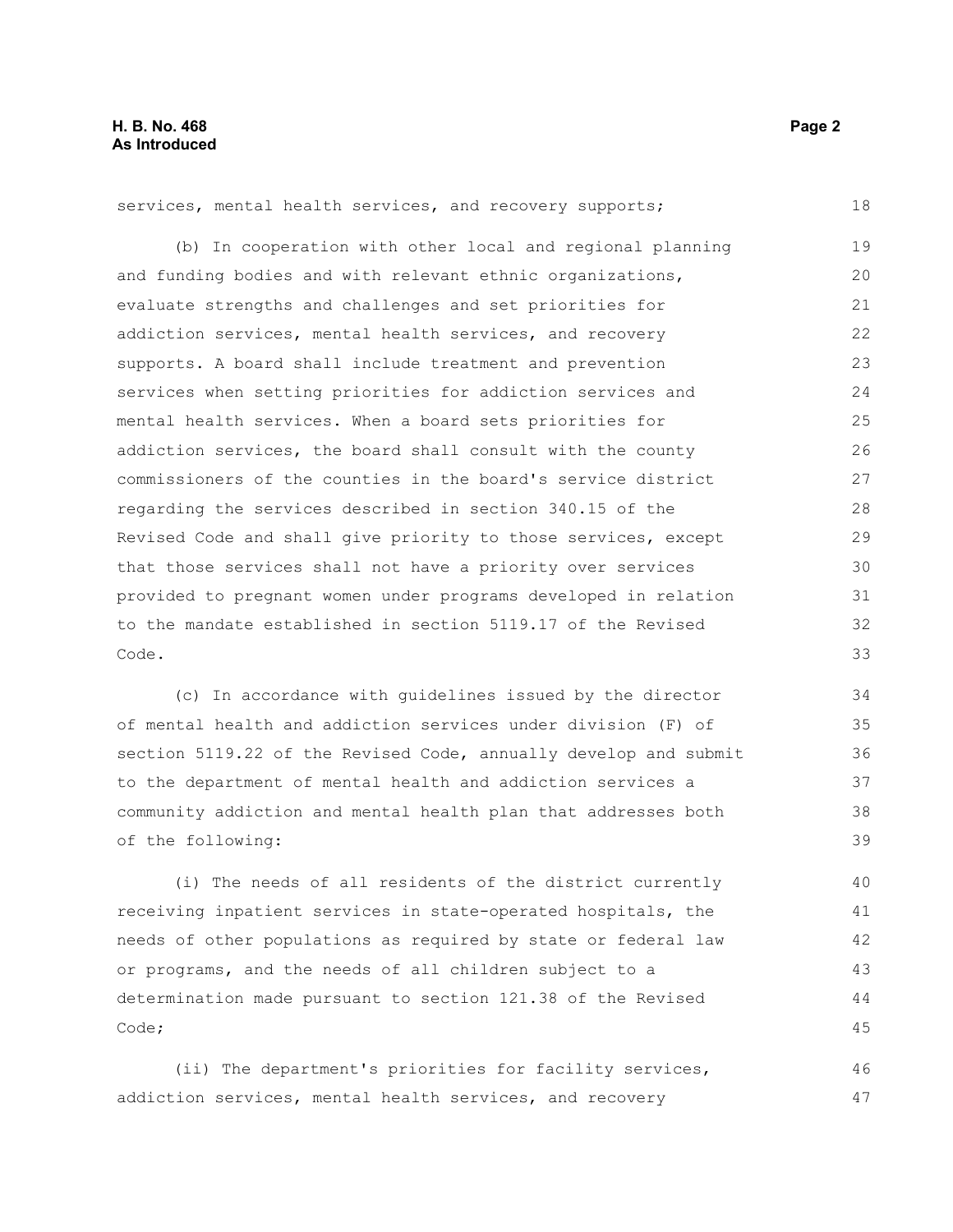#### **H. B. No. 468** Page 3 **As Introduced**

supports during the period for which the plan will be in effect. The department shall inform all of the boards of the department's priorities in a timely manner that enables the boards to know the department's priorities before the boards develop and submit the plans. 48 49 50 51 52

In alcohol, drug addiction, and mental health service districts that have separate alcohol and drug addiction services and community mental health boards, the alcohol and drug addiction services board shall submit a community addiction plan and the community mental health board shall submit a community mental health plan. Each board shall consult with its counterpart in developing its plan and address the interaction between the local addiction and mental health systems and populations with regard to needs and priorities in developing its plan. 53 54 55 56 57 58 59 60 61 62

The department shall approve or disapprove the plan, in whole or in part, in accordance with division (G) of section 5119.22 of the Revised Code. Eligibility for state and federal funding shall be contingent upon an approved plan or relevant part of a plan.

If a board determines that it is necessary to amend an approved plan, the board shall submit a proposed amendment to the director. The director shall approve or disapprove all or part of the amendment in accordance with division (H) of section 5119.22 of the Revised Code. 68 69 70 71 72

The board shall operate in accordance with the plan approved by the department. 73 74

(d) Promote, arrange, and implement working agreements with social agencies, both public and private, and with judicial 75 76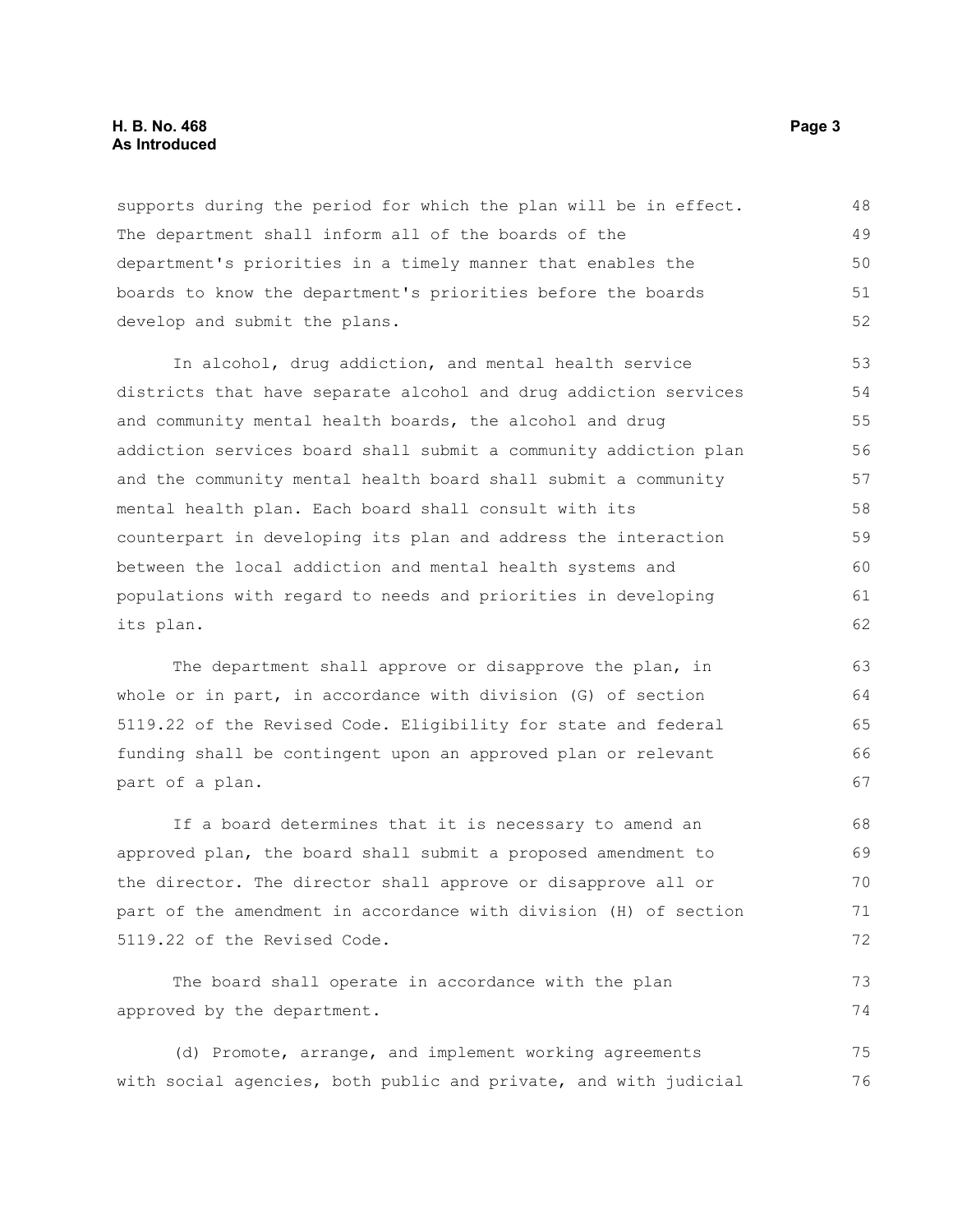agencies.

(2) Investigate, or request another agency to investigate, any complaint alleging abuse or neglect of any person receiving addiction services, mental health services, or recovery supports from a community addiction services provider or community mental health services provider or alleging abuse or neglect of a resident receiving addiction services or with mental illness or severe mental disability residing in a residential facility licensed under section 5119.34 of the Revised Code. If the investigation substantiates the charge of abuse or neglect, the board shall take whatever action it determines is necessary to correct the situation, including notification of the appropriate authorities. Upon request, the board shall provide information about such investigations to the department. 78 79 80 81 82 83 84 85 86 87 88 89 90

(3) For the purpose of section 5119.36 of the Revised Code, cooperate with the director of mental health and addiction services in visiting and evaluating whether the certifiable services and supports of a community addiction services provider or community mental health services provider satisfy the certification standards established by rules adopted under that section;

(4) In accordance with criteria established under division (D) of section 5119.22 of the Revised Code, conduct program audits that review and evaluate the quality, effectiveness, and efficiency of addiction services, mental health services, and recovery supports provided by community addiction services providers and community mental health services providers under contract with the board and submit the board's findings and recommendations to the department of mental health and addiction services; 98 99 100 101 102 103 104 105 106

77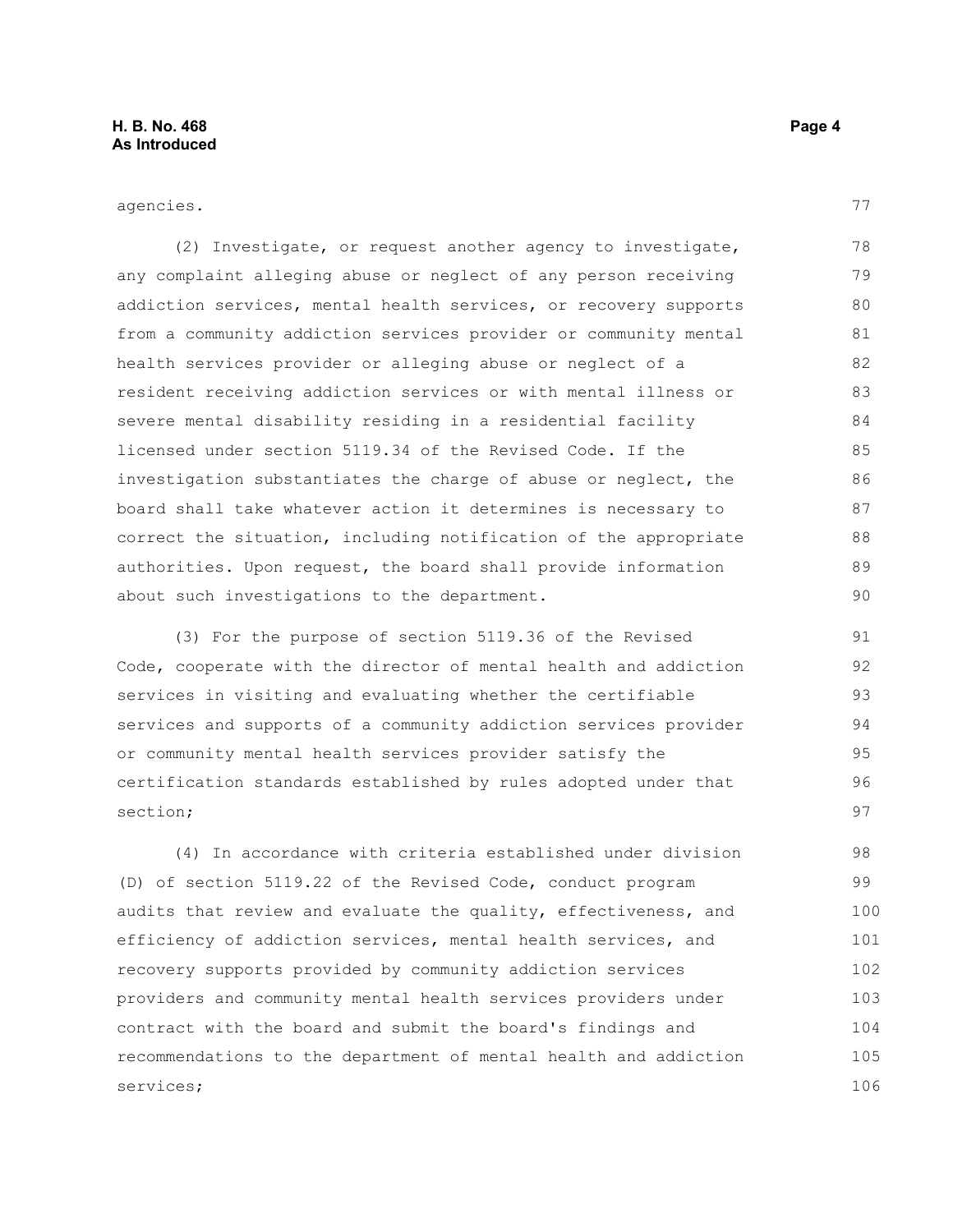#### **H. B. No. 468** Page 5 **As Introduced**

(5) In accordance with section 5119.34 of the Revised Code, review an application for a residential facility license and provide to the department of mental health and addiction services any information about the applicant or facility that the board would like the department to consider in reviewing the application; 107 108 109 110 111 112

(6) Audit, in accordance with rules adopted by the auditor of state pursuant to section 117.20 of the Revised Code, at least annually all programs, addiction services, mental health services, and recovery supports provided under contract with the board. In so doing, the board may contract for or employ the services of private auditors. A copy of the fiscal audit report shall be provided to the director of mental health and addiction services, the auditor of state, and the county auditor of each county in the board's district. 113 114 115 116 117 118 119 120 121

(7) Recruit and promote local financial support for addiction services, mental health services, and recovery supports from private and public sources; 122 123 124

(8) In accordance with guidelines issued by the department as necessary to comply with state and federal laws pertaining to financial assistance, approve fee schedules and related charges or adopt a unit cost schedule or other methods of payment for addiction services, mental health services, and recovery supports provided by community addiction services providers and community mental health services providers that have contracted with the board under section 340.036 of the Revised Code; 125 126 127 128 129 130 131 132

(9) Submit to the director and the county commissioners of the county or counties served by the board, and make available to the public, an annual report of the addiction services, mental health services, and recovery supports under the 133 134 135 136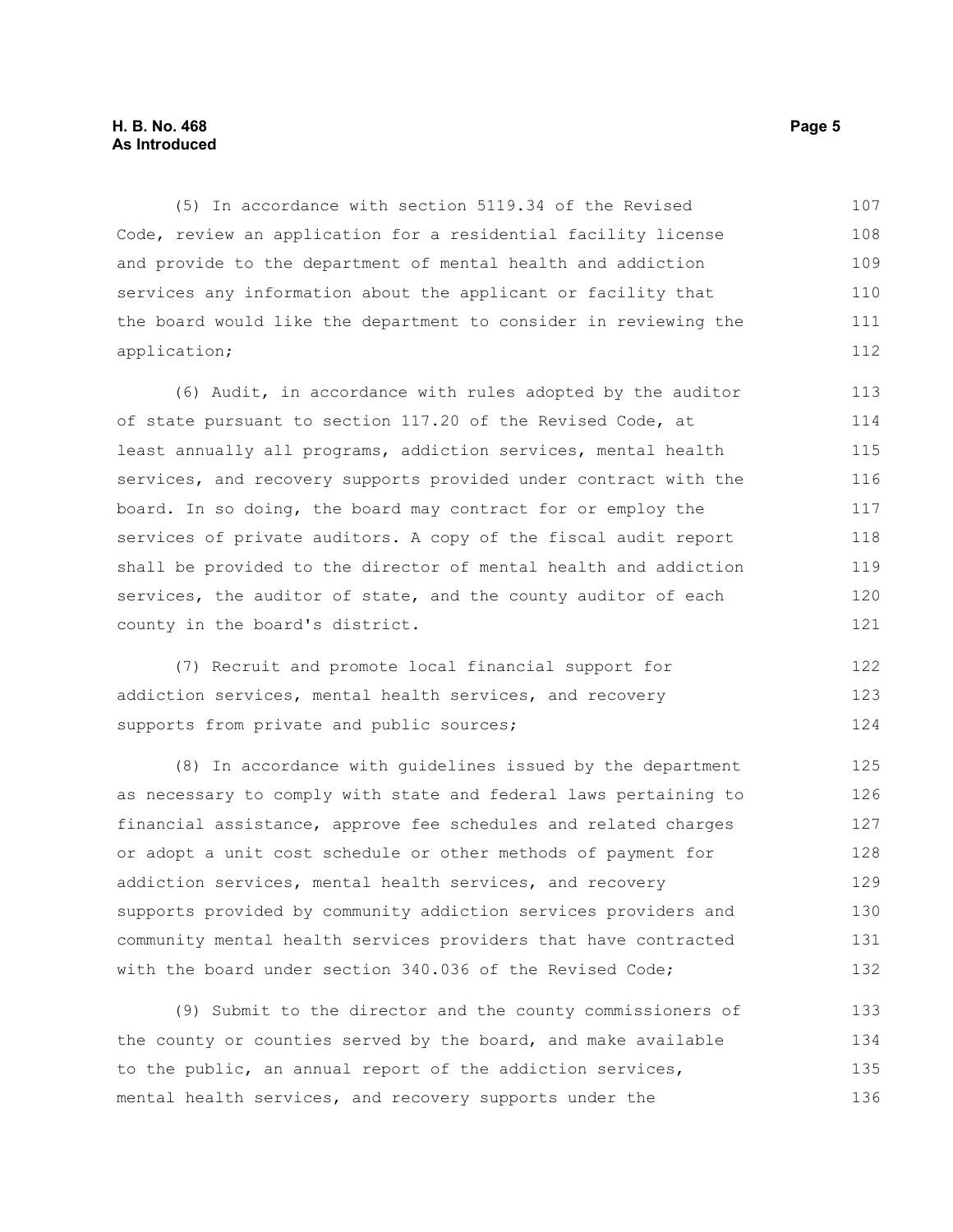jurisdiction of the board, including a fiscal accounting; (10) Establish a method for evaluating referrals for 137 138

court-ordered treatment and affidavits filed pursuant to section 5122.11 of the Revised Code in order to assist the probate division of the court of common pleas in determining whether there is probable cause that a respondent is subject to courtordered treatment and whether alternatives to hospitalization are available and appropriate; 139 140 141 142 143 144

(11) Designate the treatment services, provider, facility, or other placement for each person involuntarily committed to the board pursuant to Chapter 5122. of the Revised Code. The board shall provide the least restrictive and most appropriate alternative that is available for any person involuntarily committed to it and shall assure that the list of addiction services, mental health services, and recovery supports submitted and approved in accordance with division (B) of section 340.08 of the Revised Code are available to severely mentally disabled persons residing within its service district. The board shall establish the procedure for authorizing payment for the services and supports, which may include prior authorization in appropriate circumstances. In accordance with section 340.037 of the Revised Code, the board may provide addiction services and mental health services directly to a severely mentally disabled person when life or safety is endangered and when no community addiction services provider or community mental health services provider is available to provide the service. 145 146 147 148 149 150 151 152 153 154 155 156 157 158 159 160 161 162 163

(12) Ensure that housing built, subsidized, renovated, rented, owned, or leased by the board or a community addiction services provider or community mental health services provider 164 165 166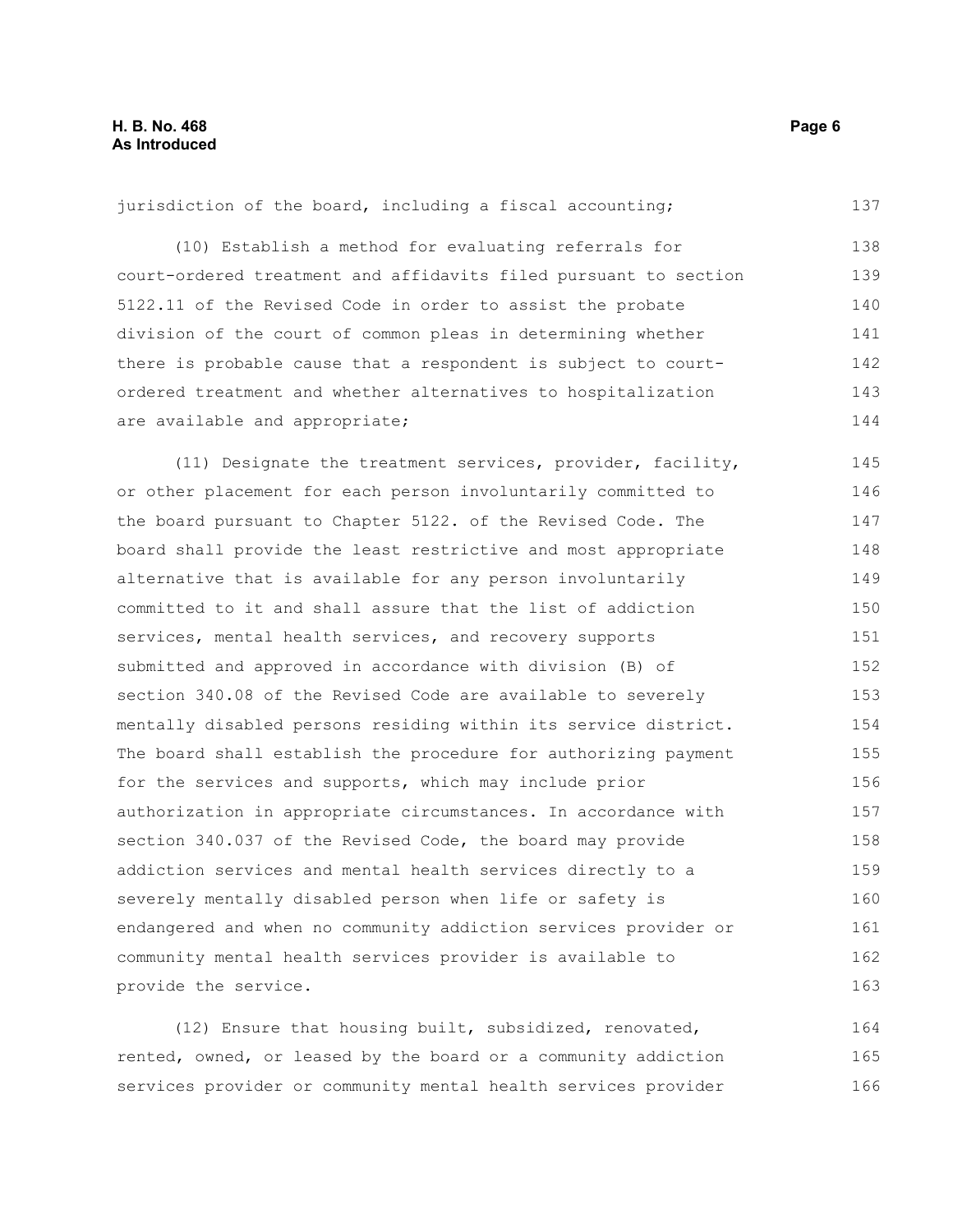#### **H. B. No. 468** Page 7 **As Introduced**

has been approved as meeting minimum fire safety standards and that persons residing in the housing have access to appropriate and necessary services, including culturally relevant services, from a community addiction services provider or community mental health services provider. This division does not apply to residential facilities licensed pursuant to section 5119.34 of the Revised Code. 167 168 169 170 171 172 173

(13) Establish a mechanism for obtaining advice and involvement of persons receiving addiction services, mental health services, or recovery supports on matters pertaining to services and supports in the alcohol, drug addiction, and mental health service district; 174 175 176 177 178

(14) Perform the duties required by rules adopted under section 5119.22 of the Revised Code regarding referrals by the board or community mental health services providers under contract with the board of individuals with mental illness or severe mental disability to class two residential facilities licensed under section 5119.34 of the Revised Code and effective arrangements for ongoing mental health services for the individuals. The board is accountable in the manner specified in the rules for ensuring that the ongoing mental health services are effectively arranged for the individuals. 179 180 181 182 183 184 185 186 187 188

(15) Work in partnership with the 9-8-8 administrator to oversee the operation of crisis centers pursuant to section 5119.803 of the Revised Code. 189 190 191

(B) Each board of alcohol, drug addiction, and mental health services shall establish such rules, operating procedures, standards, and bylaws, and perform such other duties as may be necessary or proper to carry out the purposes of this chapter. 192 193 194 195 196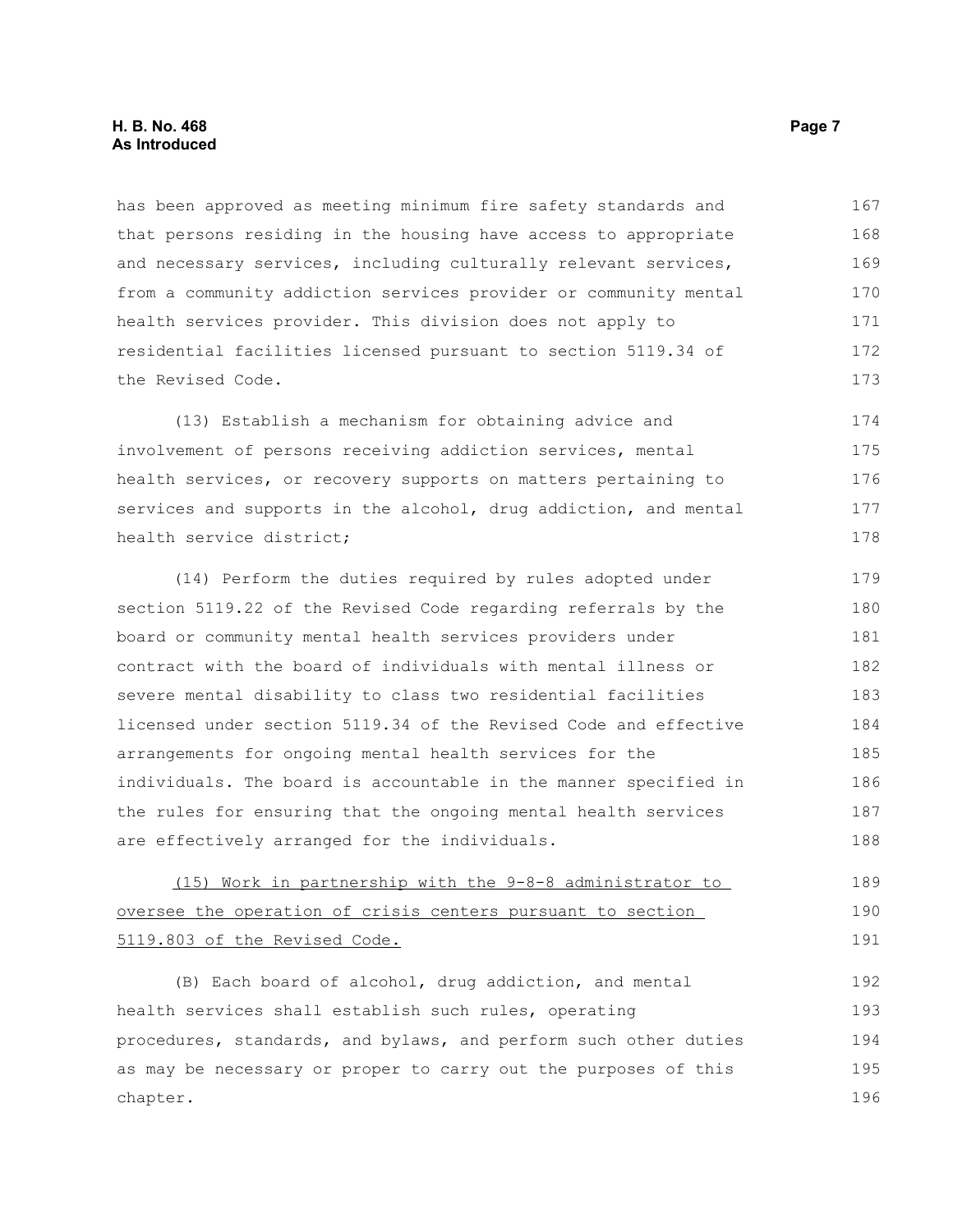#### **H. B. No. 468** Page 8 **As Introduced**

(C) A board of alcohol, drug addiction, and mental health services may receive by gift, grant, devise, or bequest any moneys, lands, or property for the benefit of the purposes for which the board is established, and may hold and apply it according to the terms of the gift, grant, or bequest. All money received, including accrued interest, by gift, grant, or bequest shall be deposited in the treasury of the county, the treasurer of which is custodian of the alcohol, drug addiction, and mental health services funds to the credit of the board and shall be available for use by the board for purposes stated by the donor or grantor. 197 198 199 200 201 202 203 204 205 206 207

(D) No member or employee of a board of alcohol, drug addiction, and mental health services shall be liable for injury or damages caused by any action or inaction taken within the scope of the member's official duties or the employee's employment, whether or not such action or inaction is expressly authorized by this section or any other section of the Revised Code, unless such action or inaction constitutes willful or wanton misconduct. Chapter 2744. of the Revised Code applies to any action or inaction by a member or employee of a board taken within the scope of the member's official duties or employee's employment. For the purposes of this division, the conduct of a member or employee shall not be considered willful or wanton misconduct if the member or employee acted in good faith and in a manner that the member or employee reasonably believed was in or was not opposed to the best interests of the board and, with respect to any criminal action or proceeding, had no reasonable cause to believe the conduct was unlawful. 208 209 210 211 212 213 214 215 216 217 218 219 220 221 222 223 224

(E) The meetings held by any committee established by a board of alcohol, drug addiction, and mental health services shall be considered to be meetings of a public body subject to 225 226 227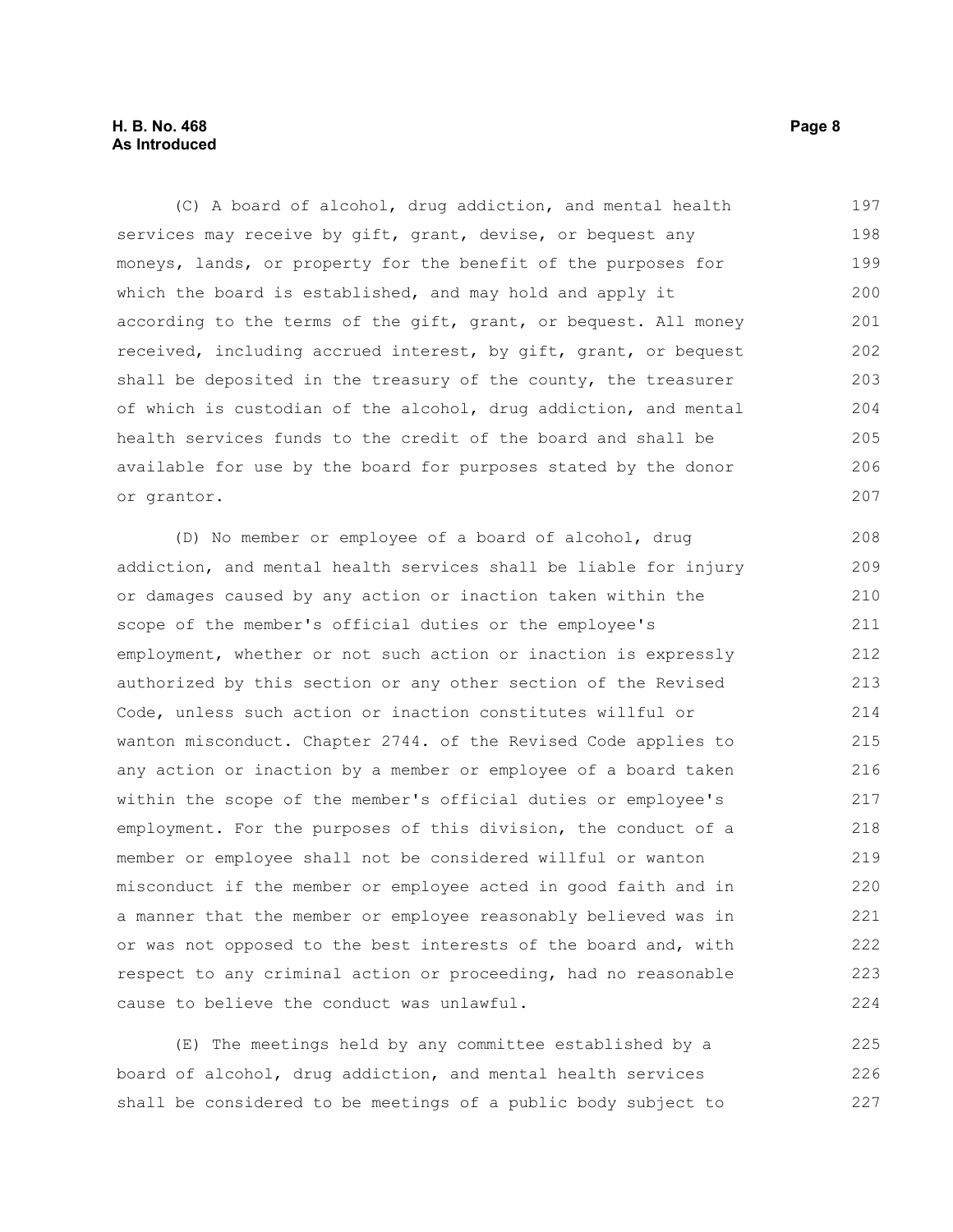section 121.22 of the Revised Code.

(F)(1) A board of alcohol, drug addiction, and mental health services may establish a rule, operating procedure, standard, or bylaw to allow the executive director of the board to execute both of the following types of contracts valued at twenty-five thousand dollars or less, as determined by the board, on behalf of the board without the board's prior approval: 229 230 231 232 233 234 235

(a) Emergency contracts for clinical services or recovery support services; 236 237

|             |  |  | (b) Standard service contracts pertaining to the board's |  |  | 238 |
|-------------|--|--|----------------------------------------------------------|--|--|-----|
| operations. |  |  |                                                          |  |  | 239 |

(2) If a board establishes a rule, operating procedure, standard, or bylaw under division (F)(1) of this section, both of the following shall be the case: 240 241 242

(a) The board shall define the scope of contracts described in divisions  $(F)(1)(a)$  and  $(b)$  of this section in that rule, operating procedure, standard, or bylaw. 243 244 245

(b) The board shall disclose the existence of a contract executed pursuant to the rule, operating procedure, standard, or bylaw at the first board meeting that occurs after the contract was executed and ensure that a record of that disclosure is included in the written minutes of that meeting. 246 247 248 249 250

```
 Sec. 5119.80. As used in sections 5119.80 to 5119.8011 of
the Revised Code:
     (A) "9-8-8 administrator" means the administrator of the
9-8-8 suicide prevention and mental health crisis hotline
                                                                           251
                                                                           252
                                                                           253
                                                                           254
```
system, as established in section 5119.801 of the Revised Code. 255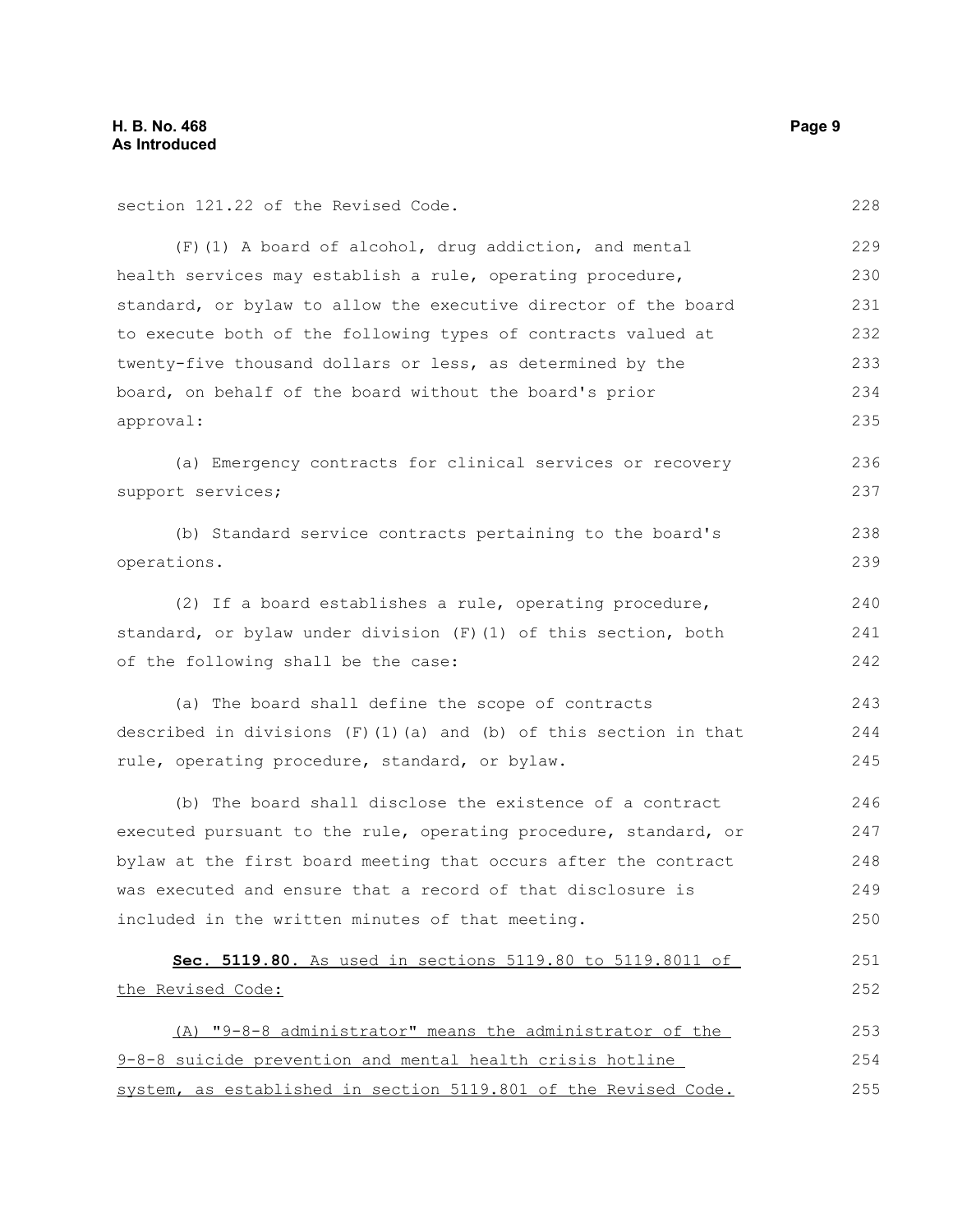| (B) "9-8-8 suicide prevention and mental health crisis                | 256 |
|-----------------------------------------------------------------------|-----|
| hotline" or "9-8-8 hotline" means the 9-8-8 universal telephone       | 257 |
| number in the United States, as established under 47 U.S.C.           | 258 |
| 251(e), for the national suicide prevention and mental health         | 259 |
| crisis hotline system operating through the national suicide          | 260 |
| prevention lifeline program.                                          | 261 |
| (C) "Certified community behavioral health clinics" means             | 262 |
| a facility meeting the criteria established under section 223 of      | 263 |
| the "Protecting Access to Medicare Act of 2014," 42 U.S.C. 1396a      | 264 |
| note.                                                                 | 265 |
| (D) "Community mental health center" means a facility                 | 266 |
| meeting the criteria set forth in section 1913(c) of the "Public      | 267 |
| Health Service Act, " 42 U.S.C. 300x-2."                              | 268 |
| (E) "Local jurisdiction" means a county, municipal                    | 269 |
| corporation, combination of two or more counties, combination of      | 270 |
| two or more municipal corporations, or combination of one or          | 271 |
| more counties and one or more municipal corporations, provided        | 272 |
| that a combination has been established by a memorandum of            | 273 |
| understanding.                                                        | 274 |
| (F) "National suicide prevention lifeline program" means              | 275 |
| the national suicide prevention lifeline program maintained by        | 276 |
| the assistant secretary for mental health in the substance abuse      | 277 |
| <u>and mental health services administration of the United States</u> | 278 |
| department of health and human services under 42 U.S.C. 290bb-        | 279 |
| 36c.                                                                  | 280 |
| Sec. 5119.801. (A) There is hereby established a 9-8-8                | 281 |
| administrator within the department of mental health and              | 282 |
| addiction services to oversee the administration of the 9-8-8         | 283 |
| suicide prevention and mental health crisis hotline system            | 284 |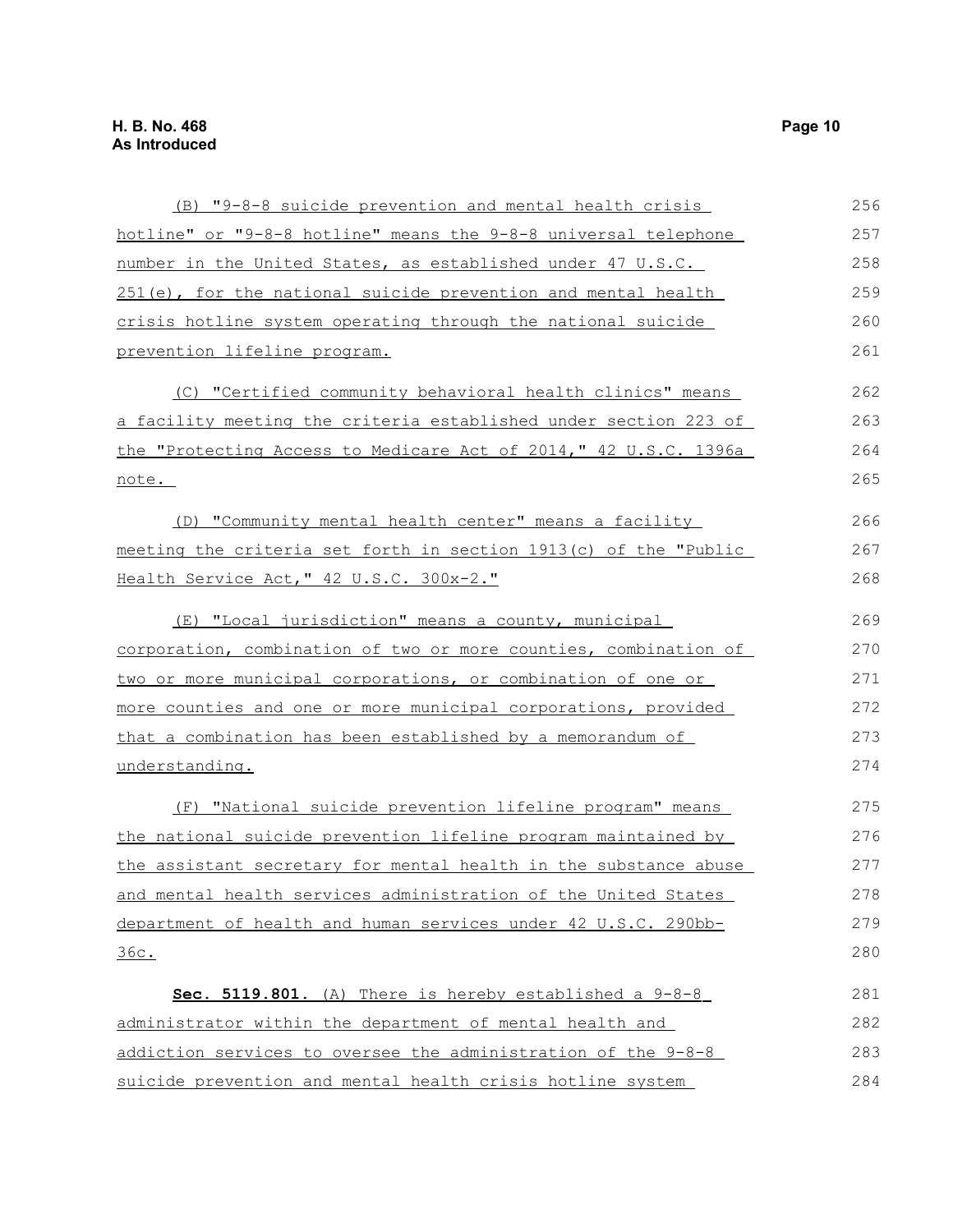| statewide.                                                          | 285 |
|---------------------------------------------------------------------|-----|
| (B) The 9-8-8 administrator shall do all of the following:          | 286 |
| (1) Work with local alcohol, drug addiction, and mental             | 287 |
| health services boards and local jurisdictions to designate and     | 288 |
| oversee crisis centers pursuant to section 5119.803 of the          | 289 |
| Revised Code;                                                       | 290 |
| (2) Collect and maintain data and submit an annual report           | 291 |
| pursuant to section 5119.807 of the Revised Code;                   | 292 |
| (3) Oversee the collection and disbursement of money from           | 293 |
| the 9-8-8 fund pursuant to section 5119.809 of the Revised Code;    | 294 |
| (4) Coordinate with the veterans crisis line, maintained            | 295 |
| by the United States secretary of veterans affairs under 38         | 296 |
| U.S.C. 1720F(h), and with the national suicide prevention           | 297 |
| lifeline program to ensure consistent public messaging about 9-     | 298 |
| 8-8 services.                                                       | 299 |
| <b>Sec. 5119.803.</b> (A) Not later than July 16, 2022, the $9-8-8$ | 300 |
| administrator, in conjunction with the appropriate local            | 301 |
| jurisdictions, shall designate crisis centers to participate in     | 302 |
| the 9-8-8 suicide prevention and mental health crisis hotline to    | 303 |
| provide or coordinate crisis stabilization and intervention         | 304 |
| services and crisis care coordination to individuals accessing      | 305 |
| the 9-8-8 hotline in this state. The local jurisdiction shall       | 306 |
| ensure that all residents within the jurisdiction have access to    | 307 |
| the services of a designated crisis center upon accessing the 9-    | 308 |
| 8-8 hotline. The 9-8-8 administrator shall ensure that an           | 309 |
| adequate number of crisis centers are designated so that all        | 310 |
| residents of the state have access to a crisis center.              | 311 |
| (B) Administration and operation of a crisis center shall           | 312 |
| be overseen by the local alcohol, drug addiction, and mental        | 313 |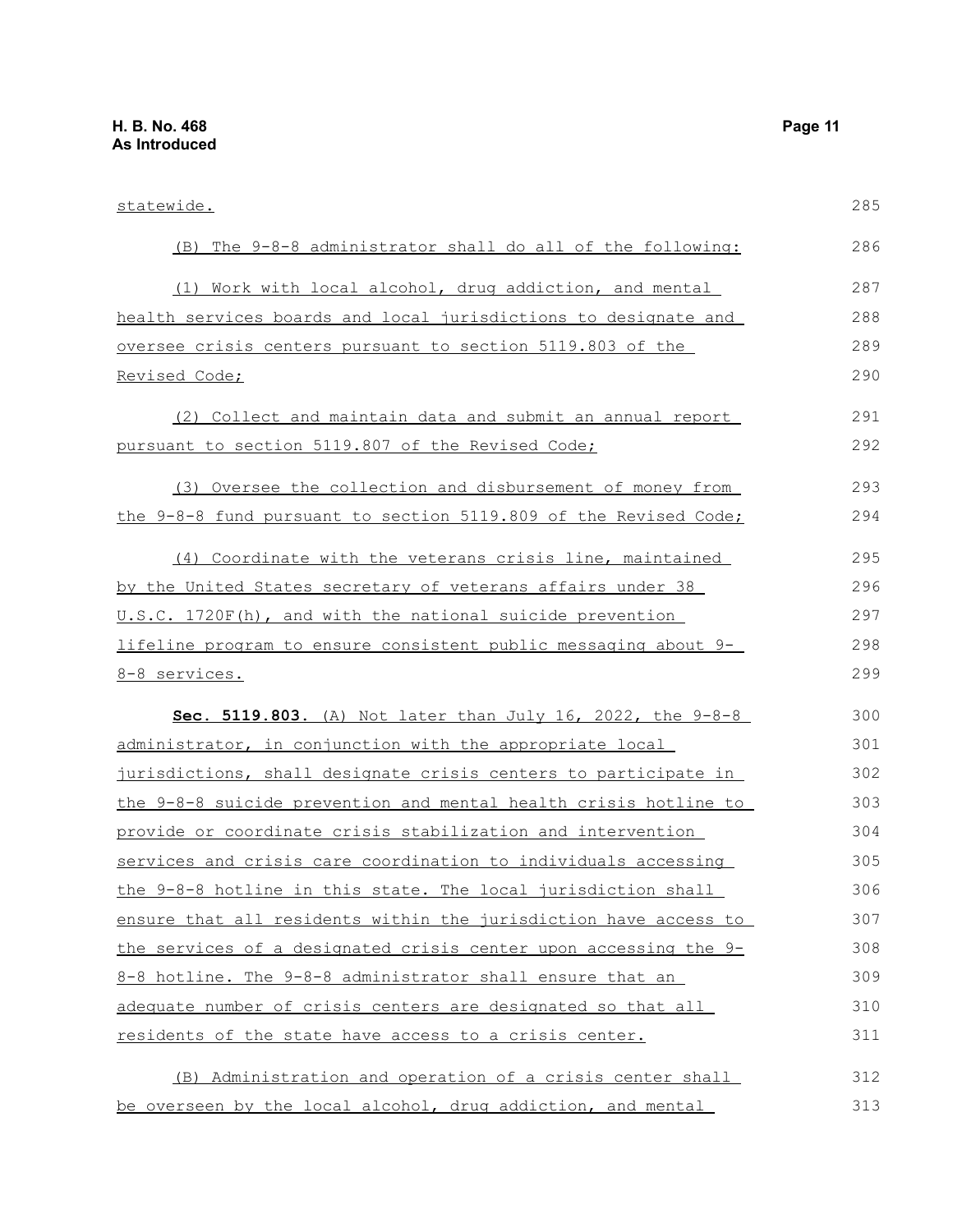| health services board whose jurisdiction covers the location of  | 314 |
|------------------------------------------------------------------|-----|
| the crisis center, in collaboration with the 9-8-8               | 315 |
| <u>administrator.</u>                                            | 316 |
| (C) A crisis center shall do all of the following:               | 317 |
| (1) Provide crisis response and outgoing services to calls       | 318 |
| twenty-four hours a day, seven days a week by personnel who      | 319 |
| reflect the demographics of the served community and are trained | 320 |
| to serve at-risk communities, including culturally and           | 321 |
| linquistically competent services for LGBTQ+, racially,          | 322 |
| ethnically, and linguistically diverse communities;              | 323 |
| (2) Provide follow-up services to individuals accessing          | 324 |
| the 9-8-8 hotline;                                               | 325 |
| (3) Utilize technology to allow real-time crisis care            | 326 |
| coordination, including text and electronic chat, that enables   | 327 |
| information sharing and communication between crisis and         | 328 |
| emergency response systems throughout this state, such as 9-1-1, | 329 |
| and the national suicide prevention lifeline program             | 330 |
| <u>administrator;</u>                                            | 331 |
| (4) Coordinate and, where appropriate, establish formal          | 332 |
| agreements and parameters for information sharing, with mental   | 333 |
| health and substance use disorder treatment providers, including | 334 |
| all of the following, to provide individuals contacting the 9-8- | 335 |
| 8 hotline access to the appropriate resources and services:      | 336 |
| (a) Hospital emergency departments;                              | 337 |
| (b) Inpatient psychiatric settings;                              | 338 |
| (c) Community mental health services providers, including        | 339 |
| certified community behavioral health clinics and community      | 340 |
| mental health centers;                                           | 341 |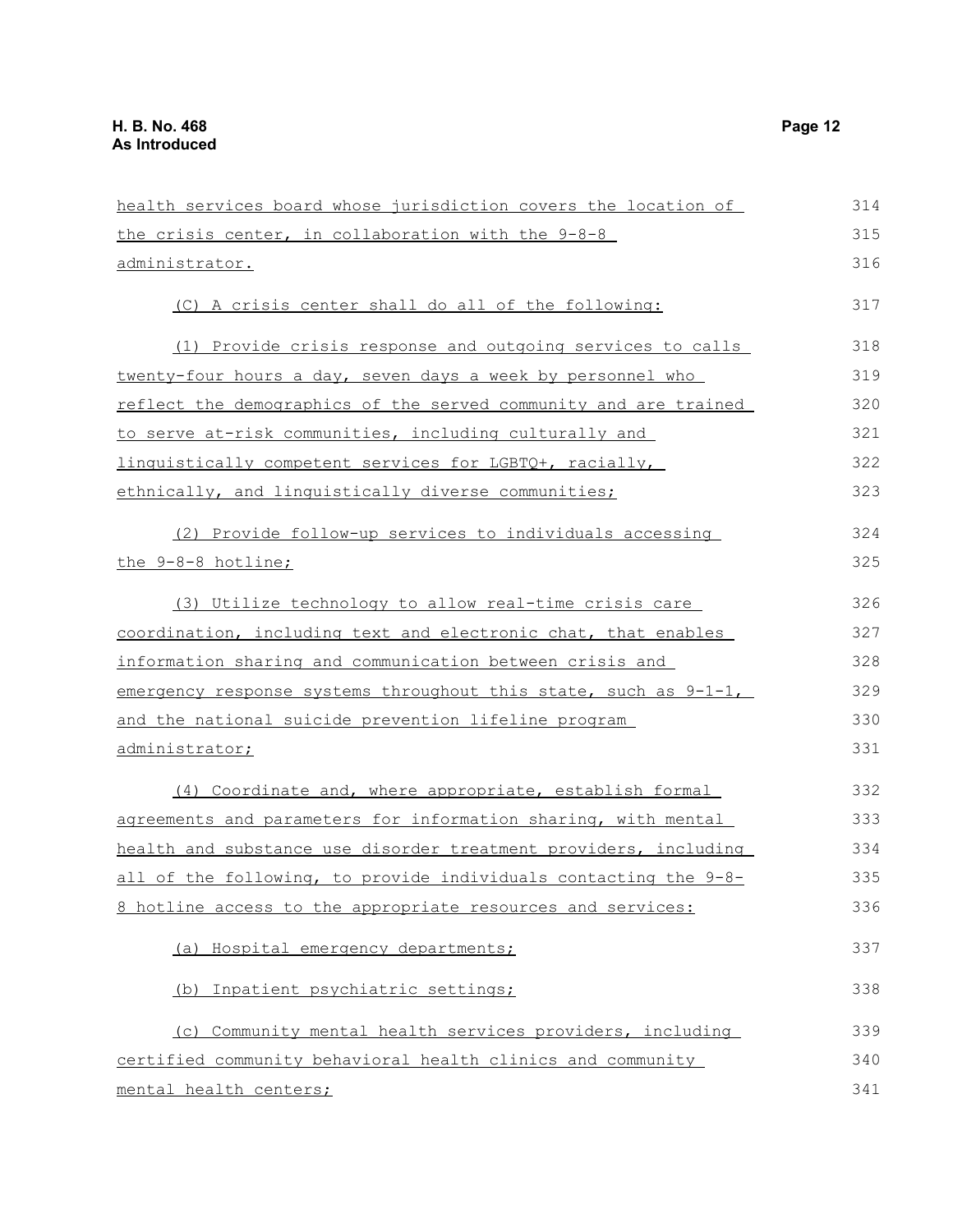| (d) Crisis receiving and stabilization services                 | 342 |
|-----------------------------------------------------------------|-----|
| facilities.                                                     | 343 |
| (5) Maintain and disburse documents and resources for           | 344 |
| individuals accessing the hotline in languages other than       | 345 |
| English that are deemed appropriate for the area served;        | 346 |
| (6) Maintain a partnership with the local alcohol, drug         | 347 |
| abuse, and mental health services board whose jurisdiction      | 348 |
| includes the location of the crisis center to ensure            | 349 |
| coordination with, and access to, crisis receiving and          | 350 |
| stabilization services for individuals accessing the 9-8-8      | 351 |
| hotline, including quidelines for appropriate information       | 352 |
| sharing about the availability of services and operational      | 353 |
| processes;                                                      | 354 |
| (7) Maintain a valid agreement with the national suicide        | 355 |
| prevention lifeline program administrator to participate in the | 356 |
| 9-8-8 hotline;                                                  | 357 |
| (8) Meet all national suicide prevention lifeline program       | 358 |
| requirements and quidelines for operational and clinical        | 359 |
| standards and other relevant federal laws;                      | 360 |
| (9) Collect and submit to the 9-8-8 administrator on a          | 361 |
| quarterly basis all of the following information:               | 362 |
| (a) The total number of calls received by the crisis            | 363 |
| center;                                                         | 364 |
| (b) Demographic information about the callers, including        | 365 |
| age, sexual orientation or gender identity, and race and        | 366 |
| ethnicity;                                                      | 367 |
| (c) Any other information that the 9-8-8 administrator          | 368 |
| deems necessary to comply with federal law.                     | 369 |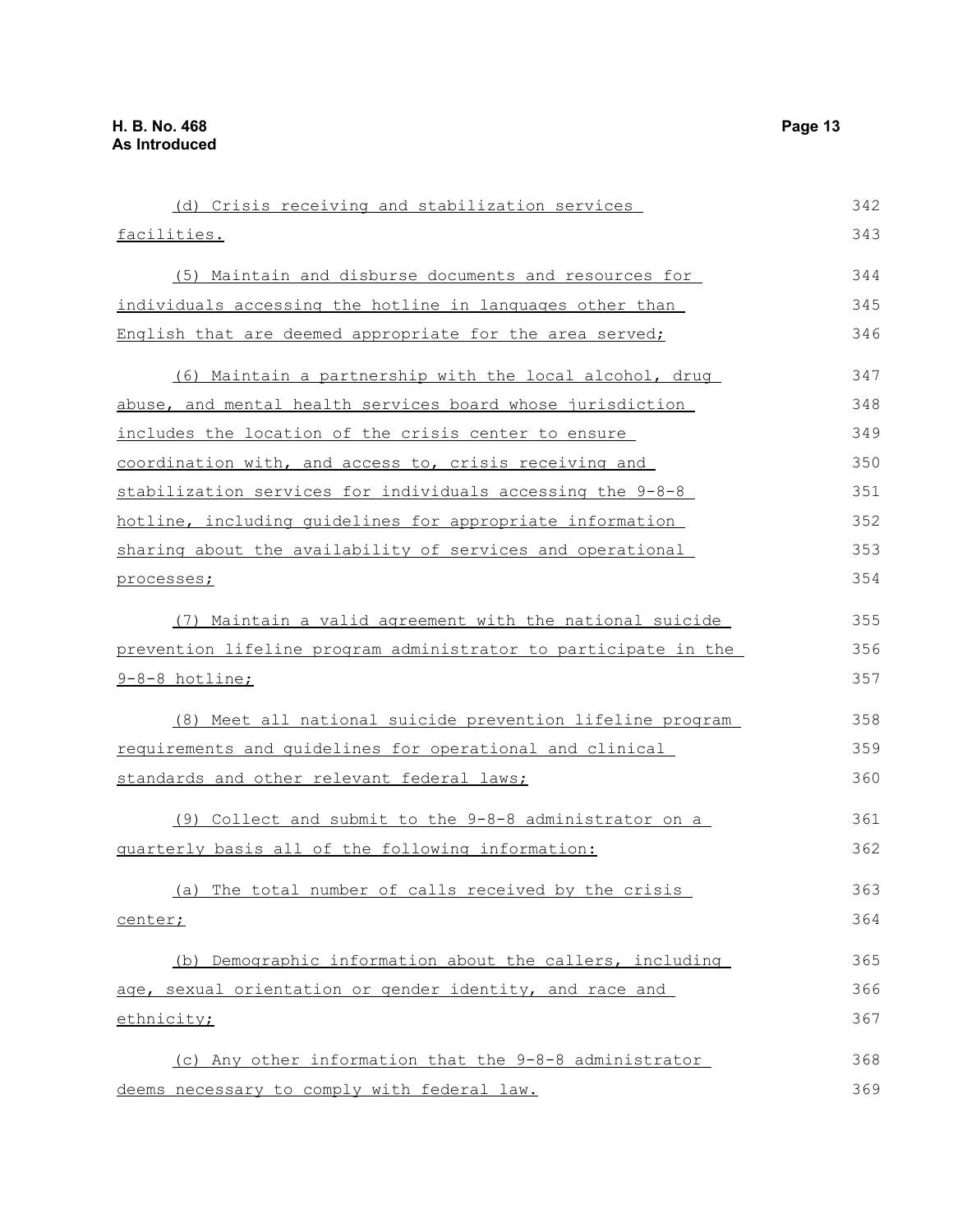| (10) Participate in evaluations and quality improvement                 | 370 |
|-------------------------------------------------------------------------|-----|
| activities, as required by the 9-8-8 administrator.                     | 371 |
| Sec. 5119.807. (A) Not later than one year after the                    | 372 |
| effective date of this section and annually thereafter, the 9-8-        | 373 |
| <u>8 administrator shall compile an annual report regarding both of</u> | 374 |
| the following:                                                          | 375 |
| (1) Data collected from local crisis centers pursuant to                | 376 |
| division (C) (9) of section 5119.803 of the Revised Code;               | 377 |
| (2) Deposits and expenditures from the 9-8-8 fund,                      | 378 |
| pursuant to section 5119.809 of the Revised Code.                       | 379 |
| (B) The 9-8-8 administrator shall submit the report to all              | 380 |
| of the following:                                                       | 381 |
| (1) The general assembly, in accordance with section                    | 382 |
| 101.68 of the Revised Code;                                             | 383 |
| (2) The state's congressional delegation;                               | 384 |
| (3) The federal communications commission.                              | 385 |
| Sec. 5119.809. (A) There is hereby created in the state                 | 386 |
| treasury the 9-8-8 fund. The fund shall consist of all money            | 387 |
| from the following sources:                                             | 388 |
| (1) Appropriations made by the general assembly;                        | 389 |
| (2) Money awarded to the state by donation, gift, or                    | 390 |
| bequest, and other money received for purposes of this section;         | 391 |
| (3) Interest or other earnings on the fund.                             | 392 |
| (B) Money in the 9-8-8 fund is not subject to transfer to               | 393 |
| any other fund.                                                         | 394 |
| (C) Any money remaining in the fund, including interest                 | 395 |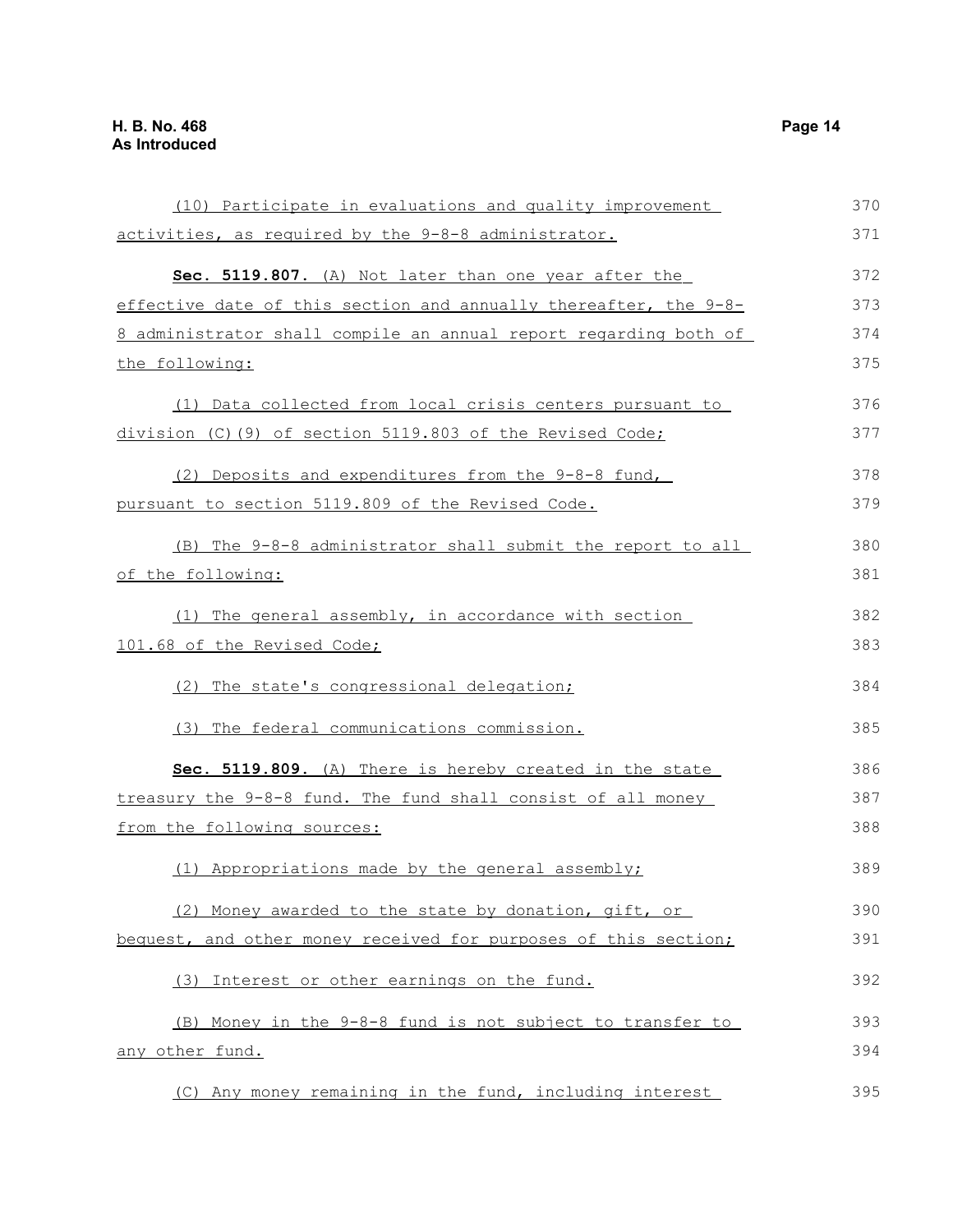| thereon, at the end of each fiscal year shall not revert to the  | 396 |
|------------------------------------------------------------------|-----|
| general revenue fund but shall remain in the fund.               | 397 |
| Sec. 5119.8011. Not later than ninety days after the             | 398 |
| effective date of this section, the department of mental health  | 399 |
| and addiction services shall adopt rules in accordance with      | 400 |
| Chapter 119. of the Revised Code as necessary to develop and     | 401 |
| implement the 9-8-8 hotline and carry out the requirements of    | 402 |
| sections 5119.801 to 5119.8011 of the Revised Code. The rules    | 403 |
| shall do all of the following:                                   | 404 |
| (A) Establish qualifications and responsibilities for the        | 405 |
| 9-8-8 administrator within the department, which shall oversee   | 406 |
| the administration of the 9-8-8 hotline in conjunction with      | 407 |
| local alcohol, drug addiction, and mental health services        | 408 |
| boards;                                                          | 409 |
| (B) Establish the scope of powers for the department of          | 410 |
| mental health and addiction services and local alcohol, drug     | 411 |
| addiction, and mental health services boards for overseeing the  | 412 |
| <u>9-8-8 hotline;</u>                                            | 413 |
| (C) Assign tasks to one or more new or existing agencies,        | 414 |
| boards, commissions, or other entities to accomplish the         | 415 |
| planning required to implement and oversee the requirements of   | 416 |
| sections 5119.801 to 5119.8011 of the Revised Code, in           | 417 |
| coordination with the department of mental health and addiction  | 418 |
| services, 9-1-1 administrators, hospital emergency departments,  | 419 |
| and the national suicide prevention lifeline program;            | 420 |
| (D) Establish timeframes to accomplish the requirements of       | 421 |
| sections 5119.801 to 5119.8011 of the Revised Code that are      | 422 |
| consistent with the timeframes required by the "National Suicide | 423 |
| Hotline Designation Act of 2020," 47 U.S.C. 251 and rules        | 424 |